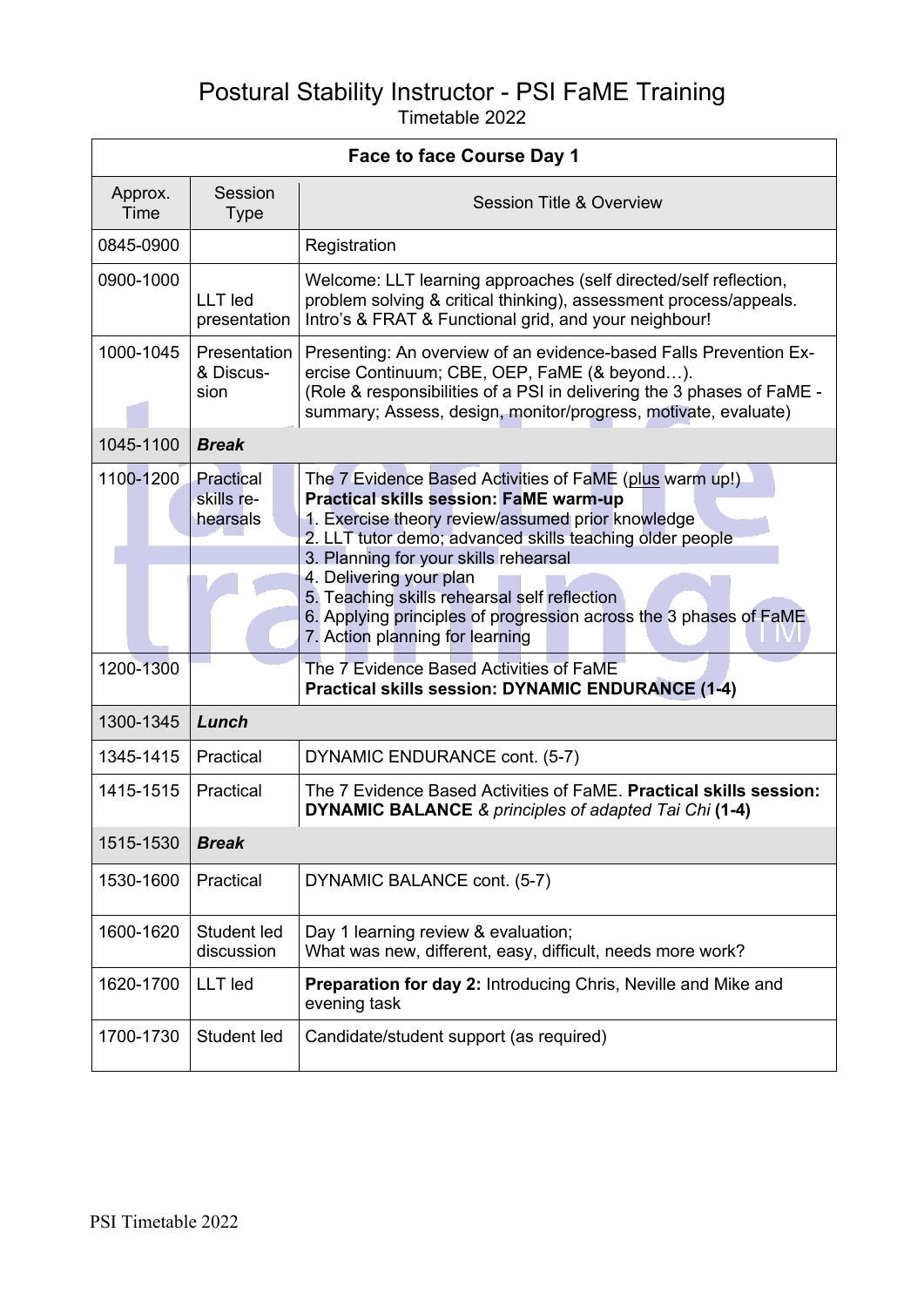| <b>Face to face Course Day 2</b> |                                                                 |                                                                                                                                                                                                                                                                                                |  |  |  |
|----------------------------------|-----------------------------------------------------------------|------------------------------------------------------------------------------------------------------------------------------------------------------------------------------------------------------------------------------------------------------------------------------------------------|--|--|--|
| Approx.<br>Time                  | <b>Session Type</b>                                             | <b>Session Title &amp; Overview</b>                                                                                                                                                                                                                                                            |  |  |  |
| 0845-0900                        |                                                                 | Registration/Candidate guidance & support                                                                                                                                                                                                                                                      |  |  |  |
| 0900-0930                        | Group task                                                      | Research and Evidence Quiz (from pre-course webinar content) &<br><b>Risk Factors for Falls</b>                                                                                                                                                                                                |  |  |  |
| 0930-1015                        | Presentation<br><b>Tutor led</b><br>group discus-<br>sion/tasks | Pre- exercise assessment & motivation: The role of the PSI (case<br>study related tasks).<br>Having conversations supporting motivation and behavior change &<br>achieving goals. Video analysis; Chris/Miss GJ: listen, observe and<br>reflect                                                |  |  |  |
| 1015-1100                        |                                                                 | Pre-exercise assessment (for increased motivation):<br>The role of the PSI - Interpreting functional assessments and QoL<br>Questionnaires                                                                                                                                                     |  |  |  |
| 1100-1115                        | <b>Break</b>                                                    |                                                                                                                                                                                                                                                                                                |  |  |  |
| 1115-1215                        | <b>Tutor led</b><br>small group<br>tasks                        | Physiology/Effects of Ageing: Case study approaches to analysis of<br>assessment outcomes and rationale for appropriate programmes<br>and progressions.<br>Comorbidity & Functional Impairment: Persona overviews; Chris,<br>Neville, Mike analysis and session choice decision with rationale |  |  |  |
| 1215-1245                        | Small group<br>tasks                                            | PSI Advanced Teaching Skills (& assessment criterion): meeting<br>the needs of participants (age related changes and functional im-<br>pairment) - preparation for afternoon practical skills rehearsal                                                                                        |  |  |  |
| 1245-1330                        | Lunch                                                           |                                                                                                                                                                                                                                                                                                |  |  |  |
| 1330-1430                        | Practical                                                       | Exercise management of medical conditions, medications and func-<br>tional impairment impacting on Falls and injuries.<br>Building on day 1 teaching skills/format:<br>The 7 Evidence Based Activities of FaME. Practical skills ses-<br>sion: RESISTANCE TRG/STRENGTH (1-7)                   |  |  |  |
| 1430-1530                        | Practical                                                       | The 7 Evidence Based Activities of FaME. Practical skills ses-<br>sion: BACKWARD CHAINING APPROACH TO RISE FROM THE<br>FLOOR & S&B Floor based ex (1-7)                                                                                                                                        |  |  |  |
| 1530-1545                        | <b>Break</b>                                                    |                                                                                                                                                                                                                                                                                                |  |  |  |
| 1545-1630                        | Practical                                                       | The 7 Evidence Based Activities of FaME. Practical skills ses-<br>sion: ADAPTED TAI CHI & FLEXIBILITY (1-7)                                                                                                                                                                                    |  |  |  |
| 1630-1700                        | Student led<br>discussion                                       | Day 2 learning review & evaluation;<br>What was new, different, easy, difficult, needs more work?<br>Day 3 briefing (also detailed on portal) and prepara-<br>tion/homework                                                                                                                    |  |  |  |
| 1700-1730                        | Student led                                                     | Candidate/student support (as required)                                                                                                                                                                                                                                                        |  |  |  |

Complete mandatory mid-course elearning task and associated reading/self directed learning. Post any questions/discussion to your course forum.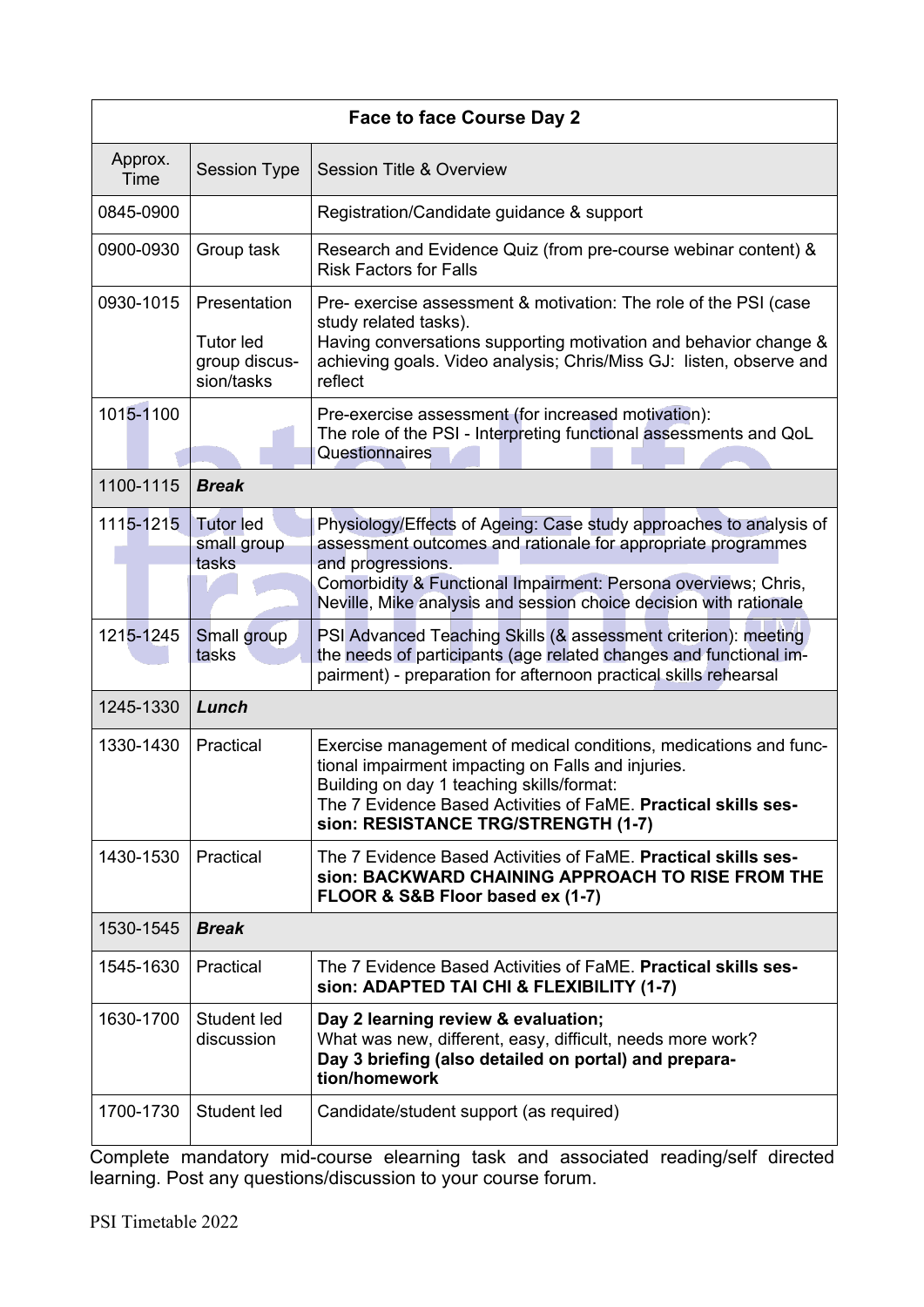| <b>Course Day 3 - Theory Paper &amp; Prepare for Practical Assessment</b> |                                                                 |                                                                                                                                                                                          |  |  |  |  |
|---------------------------------------------------------------------------|-----------------------------------------------------------------|------------------------------------------------------------------------------------------------------------------------------------------------------------------------------------------|--|--|--|--|
| Time                                                                      | Session type                                                    | Session                                                                                                                                                                                  |  |  |  |  |
| 0845-0900                                                                 |                                                                 | Registration & welcome                                                                                                                                                                   |  |  |  |  |
| 0900-0915                                                                 | Group briefing                                                  | Final prep/briefing for theory paper                                                                                                                                                     |  |  |  |  |
| 0915-1020                                                                 | Theory - Summative<br>Assessment                                | THEORY PAPER: 23 Multiple choice questions                                                                                                                                               |  |  |  |  |
| 1020 - 1045                                                               | <b>Break</b>                                                    |                                                                                                                                                                                          |  |  |  |  |
| 1045-1110                                                                 | LLT led                                                         | Session planning review for day 4 (from days 1&2 planning<br>tasks) & health and safety risk assessment (elearning nar-<br>rated ppt)                                                    |  |  |  |  |
| 1110-1215                                                                 | Tutor demo and<br>small group practice,<br>Reflective practice  | PSI Practical Assessment teaching workshop (from plans)<br>Pre-session checks, warm up mobility, dynamic endur-<br>ance                                                                  |  |  |  |  |
| 1215-1315                                                                 | Small group practice<br>Including reflective<br>practice        | PSI Practical Assessment teaching workshop (from plans)<br><b>Dynamic Balance</b>                                                                                                        |  |  |  |  |
| 1315-1345                                                                 | Lunch                                                           |                                                                                                                                                                                          |  |  |  |  |
| 1345-1445                                                                 | Small group practice<br>Including reflective<br>practice        | PSI Practical Assessment teaching workshop (from plans)<br><b>Strength</b>                                                                                                               |  |  |  |  |
| 1445-1545                                                                 | Small group practice<br>Including reflective<br>practice        | PSI Practical Assessment teaching workshop (from plans)<br><b>Backward Chaining demo/floor and teach</b>                                                                                 |  |  |  |  |
| 1545-1600                                                                 | <b>Break</b>                                                    |                                                                                                                                                                                          |  |  |  |  |
| 1600-1630                                                                 | Small group practice<br>Including reflective<br>practice        | PSI Practical Assessment teaching workshop (from plans)<br><b>Adapted Tai Chi (&amp; flexibility review)</b>                                                                             |  |  |  |  |
| 1630-1645                                                                 | Individual reflective<br>action planning for<br>assessment task | Personal action planning from todays rehearsal                                                                                                                                           |  |  |  |  |
| 1645-1700                                                                 |                                                                 | Final questions for practical assessment – where to ask<br>questions and seek support from your tutor<br>Case study support summary; questions to the tutor rather<br>than on the forum. |  |  |  |  |
| 1700-1730                                                                 |                                                                 | <b>Candidate Guidance and Support</b>                                                                                                                                                    |  |  |  |  |